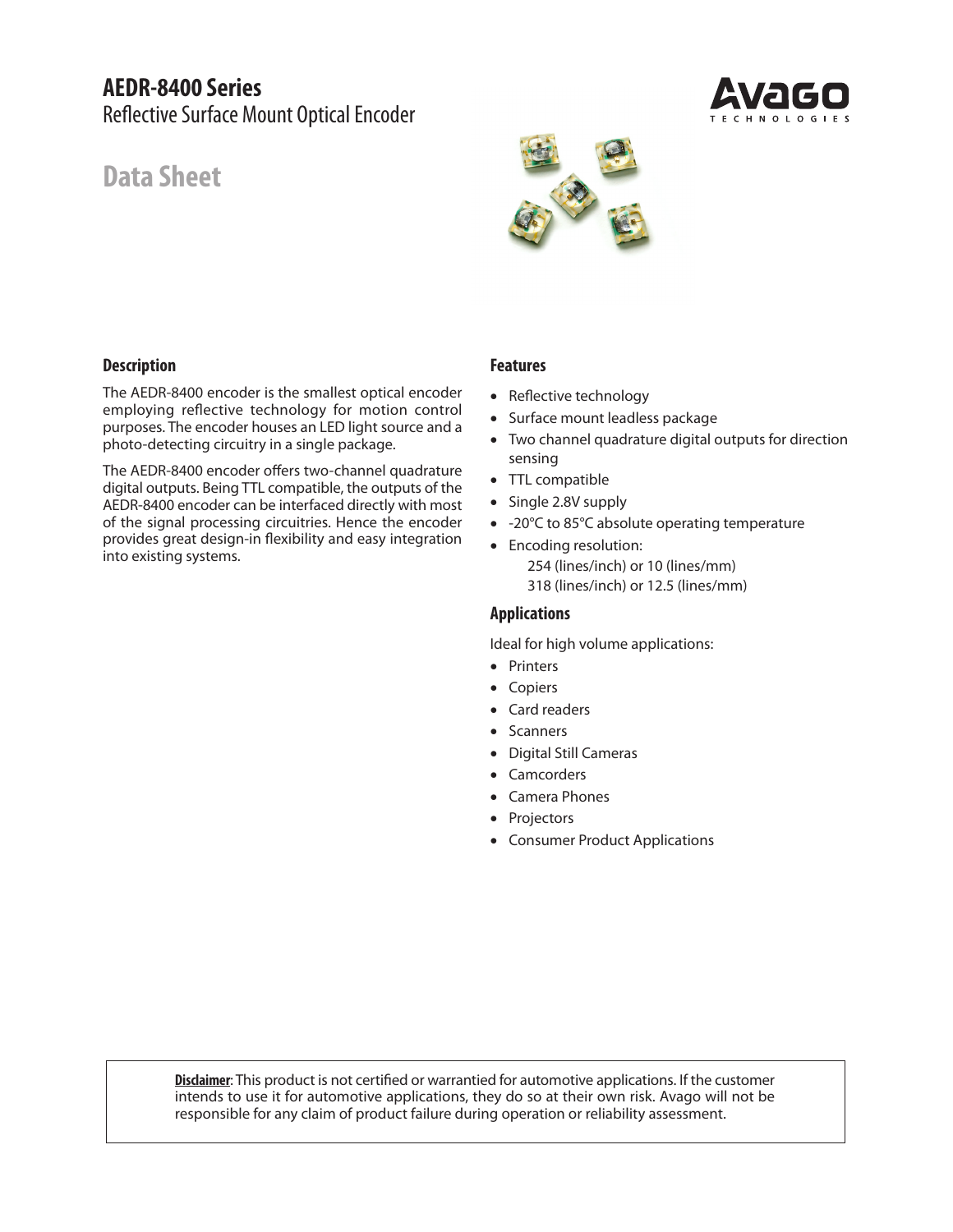#### **Theory of Operation**

The AEDR-8400 encoder combines an emitter and a detector in a single surface mount leadless package. When used with a codewheel or linear codestrip, the encoder translates rotary or linear motion into digital outputs. As seen in the block diagram, the AEDR-8400 consists of three major components: a light emitting diode (LED) light source, a detector IC consisting photodiodes and lens to focus light beam from the emitter as well as light falling on the detector.

#### **Block Diagram of AEDR-8400 Encoder**



The operation of the encoder is based on the principle of optics where the detector photodiodes sense the absence and presence of light. In this case, the rotary/ linear motion of an object being monitored is converted to equivalent light pattern via the use of codewheel/ codestrip. As shown in the above diagram, the reflective area (window) of the codewheel (or codestrip) reflects light back to the photodetector IC, whereas no light is reflected by the non-reflective area (bar). An alternating light and dark patterns corresponding to the window and bar fall on the photodiodes as the codewheel rotates. The moving light pattern is exploited by the detector circuitry to produce digital outputs representing the rotation of the codewheel. When the codewheel is coupled to a motor, the encoder outputs are then a direct representation of the motor rotation. The same concept applies to the use of a codestrip to detect linear motion.

#### **Definitions**

**State Width (S):** The number of electrical degrees between a transition in Channel A and the neighboring transition in Channel B. There are 4 states per cycle, each nominally 90 $^{\circ}$ e $^{\circ}$ 

**State Width Error (**∆**S):** The deviation of state width, in electrical degree, from its ideal value of 90°e.

**Phase (**φ**):** The number of electrical degrees between the center of high state of Channel A and the center of high state of Channel B. Nominally 90°e.

**Phase Error (**∆φ**):** The deviation of phase, in electrical degree, from its ideal value of 90°e.

**Pulse Width (P):** The duration of high state of the output, in electrical degree, within one cycle. Nominally 180°e or half a cycle.

**Pulse Width Error (**∆**P):** The deviation of pulse width, in electrical degree, from its ideal value of 180°e.

**Count (N):** The number of window and bar pair per revolution (CPR) of codewheel. For linear codestrip, defined as the number of window and bar pair per unit length (lines per inch [LPI] or lines per mm [LPmm]).

**One Cycle (C):** 360 electrical degrees (°e). Equivalent to one window and bar pair.

**One Shaft Rotation:** 360 mechanical degrees. Also equivalent to N counts (codewheel only).

**Line Density:** The number of window and bar pair per unit length, expressed in either lines per inch (LPI) or lines per mm (LPmm).

**Optical radius (Rop):** The distance between the codewheel center and the center of the encoder dome.

**Gap (G):** The distance from surface of the encoder to the surface of codewheel or codestrip.

**Radial and Tangential Misalignment Error (ER, ET):** For rotary motion, mechanical displacement in the radial and tangential directions relative to the nominal alignment.

**Angular Misalignment Error (EA):** Angular displacement of the encoder relative to the tangential line.

**Specular Reflectance (Rf):** The amount of incident light reflected by a surface. Quantified in terms of the percentage of incident light. A spectrometer can be used to measure specular reflectance of a surface (contact factory for more information).

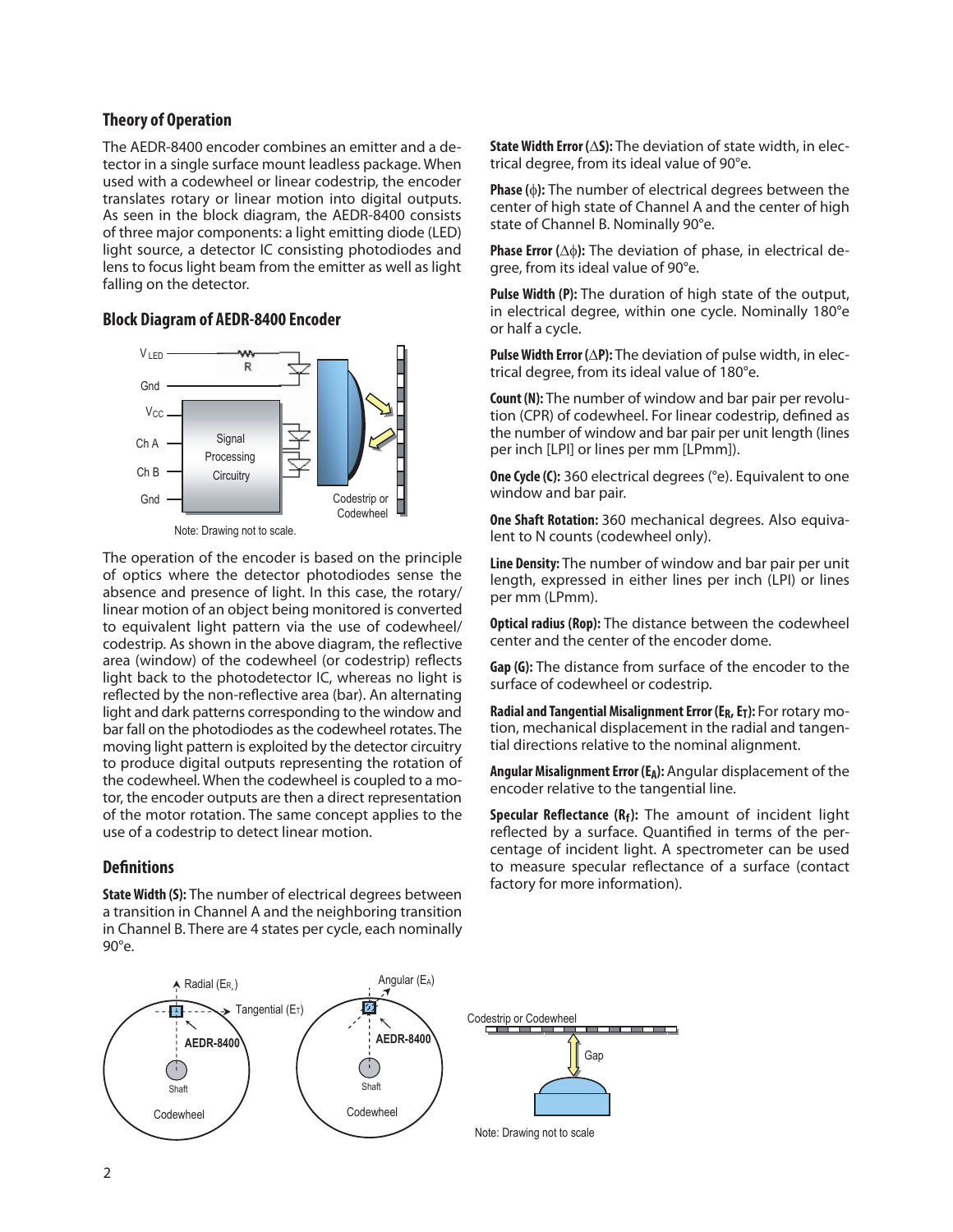# **Output waveform**



#### **Absolute Maximum Ratings**

| Storage Temperature, T <sub>S</sub> | -40 $^{\circ}$ C to 85 $^{\circ}$ C     |
|-------------------------------------|-----------------------------------------|
| Operating Temperature, TA           | $-20^{\circ}$ C to 85 $^{\circ}$ C      |
| Supply Voltage, $V_{CC}$            | $-0.5$ V to 7 V                         |
| Output Voltage, V <sub>O</sub>      | $-0.5$ V to V $cc$                      |
| Output Current per Channel, IOUT    | $-1.0$ mA to 8 mA                       |
| <b>FSD</b>                          | Human Body Model JESD22-A114-A Class 3A |
|                                     | Machine Model JESD22-A115-A Class B     |

Notes:

1. Exposure to extreme light intensity (such as from flashbulbs or spotlights) may cause permanent damage to the device.

2. CAUTION: It is advised that normal static precautions should be taken when handling the encoder in order to avoid damage and/or degradation induced by ESD.

3. Proper operation of the encoder cannot be guaranteed if the maximum ratings are exceeded.

### **Recommended Operating Conditions**

| <b>Parameter</b>               | <b>Symbol</b>    | Min.  | Typ.        | Max.      | <b>Units</b> | <b>Notes</b>           |
|--------------------------------|------------------|-------|-------------|-----------|--------------|------------------------|
| Temperature                    | Т <sub>А</sub>   | $-20$ | 25          | 85        | °C           | See note 1             |
| Supply Voltage                 | V <sub>CC</sub>  | 2.6   | 2.8         | 3.0       | V            | $Ripple < 100mVp-p$    |
| <b>LED Current</b>             | <b>ILED</b>      | 5     | 6           | 8         | mA           | See note 2             |
| Load Capacitance               | $C_{\mathsf{L}}$ |       |             | 100       | pF           | 2.7 k $\Omega$ Pull-Up |
| Count Frequency <sup>3</sup>   | F                |       |             | 15        | kHz          |                        |
| Radial Misalignment            | E <sub>R</sub>   |       |             | $\pm 0.2$ | mm           |                        |
| <b>Tangential Misalignment</b> | $E_T$            |       |             | $\pm 0.2$ | mm           |                        |
| Angular Misalignment           | E <sub>A</sub>   |       | 0           | ±1.5      | deg.         |                        |
| Codewheel/strip Tilt           | $C_T$            |       | $\mathbf 0$ |           | deg.         |                        |
| Codewheel/strip Gap            | G                | 0.23  | 0.43        | 0.63      | mm           |                        |

Notes:

1. Refer to AEDR-8400 Reliability Datasheet

2. LED Current Limiting Resistor: Recommended series resistor = 121Ω (±1%) for 254 LPI and 255Ω (±1%) for 318 LPI.

3. Count frequency = velocity (rpm)  $\times$  N / 60.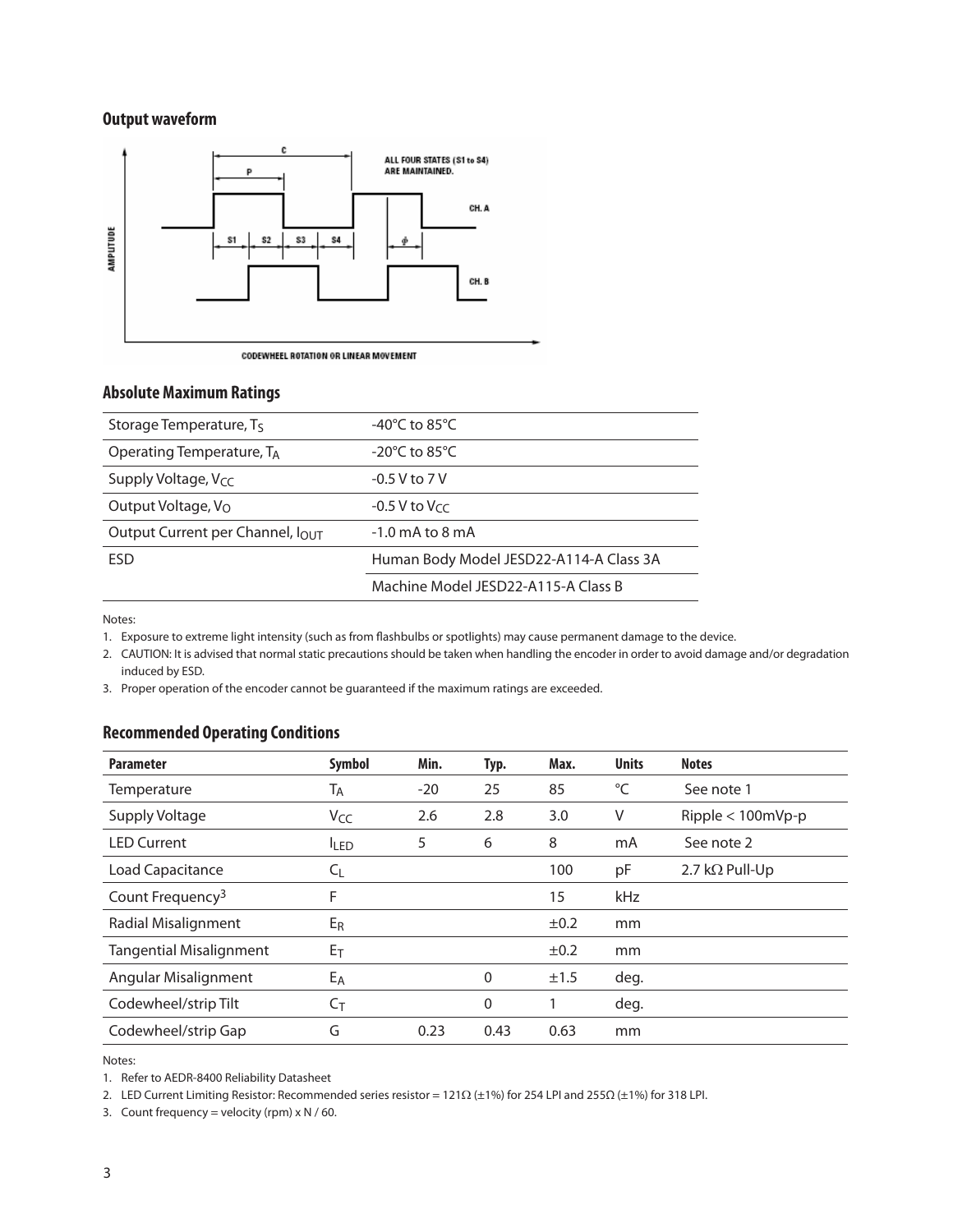# **Encoding Characteristics**

| <b>Parameter</b>              | <b>Symbol</b> | <b>Typical</b> | <b>Maximum</b> | Unit                  |
|-------------------------------|---------------|----------------|----------------|-----------------------|
| Pulse Width Error (Channel A) | ΛP            | 10             | 75             | $^{\circ}$ $^{\circ}$ |
| Pulse Width Error (Channel B) | ΛP            |                | 80             | $^{\circ}$ e          |
| <b>Phase Error</b>            | ΔΦ            |                | 60             | $^{\circ}$ e          |

Encoding characteristics over the recommended operating condition and mounting conditions.

Note:

1. Typical values represent the encoder performance at typical mounting alignment, whereas the maximum values represent the encoder performance across the range of recommended mounting tolerance.

# **Electrical Characteristics**

Characteristics over recommended operating conditions at 25°C.

| <b>Parameter</b>               | Symbol          | Min. | Typ. | Max. | <b>Unit</b> | <b>Notes</b>                   |
|--------------------------------|-----------------|------|------|------|-------------|--------------------------------|
| <b>Detector Supply Current</b> | ICC             |      | 6.0  | 7.0  | mA          |                                |
| High Level Output Voltage      | V <sub>OH</sub> | 2.4  |      |      | V           | $I_{OH} = -0.2mA$              |
| Low Level Output Voltage       | Vol             |      |      | 0.4  | V           | $I_{\Omega I} = 8.0 \text{mA}$ |
| Rise Time                      | tr              |      | 400  |      | ns          | $C_1 = 25pF$                   |
| <b>Fall Time</b>               | tŧ              |      | 120  |      | ns          | $R_1 = 2.7k\Omega$             |

# **Recommended Codewheel and Codestrip Characteristics**



|         | Codestrip |  |  |  |  |  | $W_W = W_B = 50 \mu m$ (254LPI)<br>$=40 \mu m (318 LPI)$ |  |
|---------|-----------|--|--|--|--|--|----------------------------------------------------------|--|
| $L_{W}$ |           |  |  |  |  |  |                                                          |  |
|         |           |  |  |  |  |  |                                                          |  |

 $W_W$ , Reflective area  $W_b$ , Non-reflective area

| <b>Parameter</b>     | Symbol     | Min.                 | Max.        | <b>Unit</b>     | <b>Notes</b>                    |
|----------------------|------------|----------------------|-------------|-----------------|---------------------------------|
| Window/bar Ratio     | Ww/Wb      | 0.9                  | 1.1         |                 |                                 |
| Window/bar Length    | Lw         | 1.80(0.071)          | 2.31(0.091) | mm (inches)     |                                 |
| Specular Reflectance | $R_f$      | 60                   |             |                 | Reflective area.<br>See note 1. |
|                      |            |                      | 10          |                 | Non reflective area             |
| Line Density         | LPmm (LPI) | 10(254)<br>12.5(318) |             | lines/mm (inch) |                                 |
| Optical radius       | Rop        | 11                   |             | mm              | Recommended<br>$Rop=11.0mm$     |

Notes:

1. Measurements from SMS µScan System. Contact factory for more information.

2. Contact factory for more information on compatibility of codewheel/strip.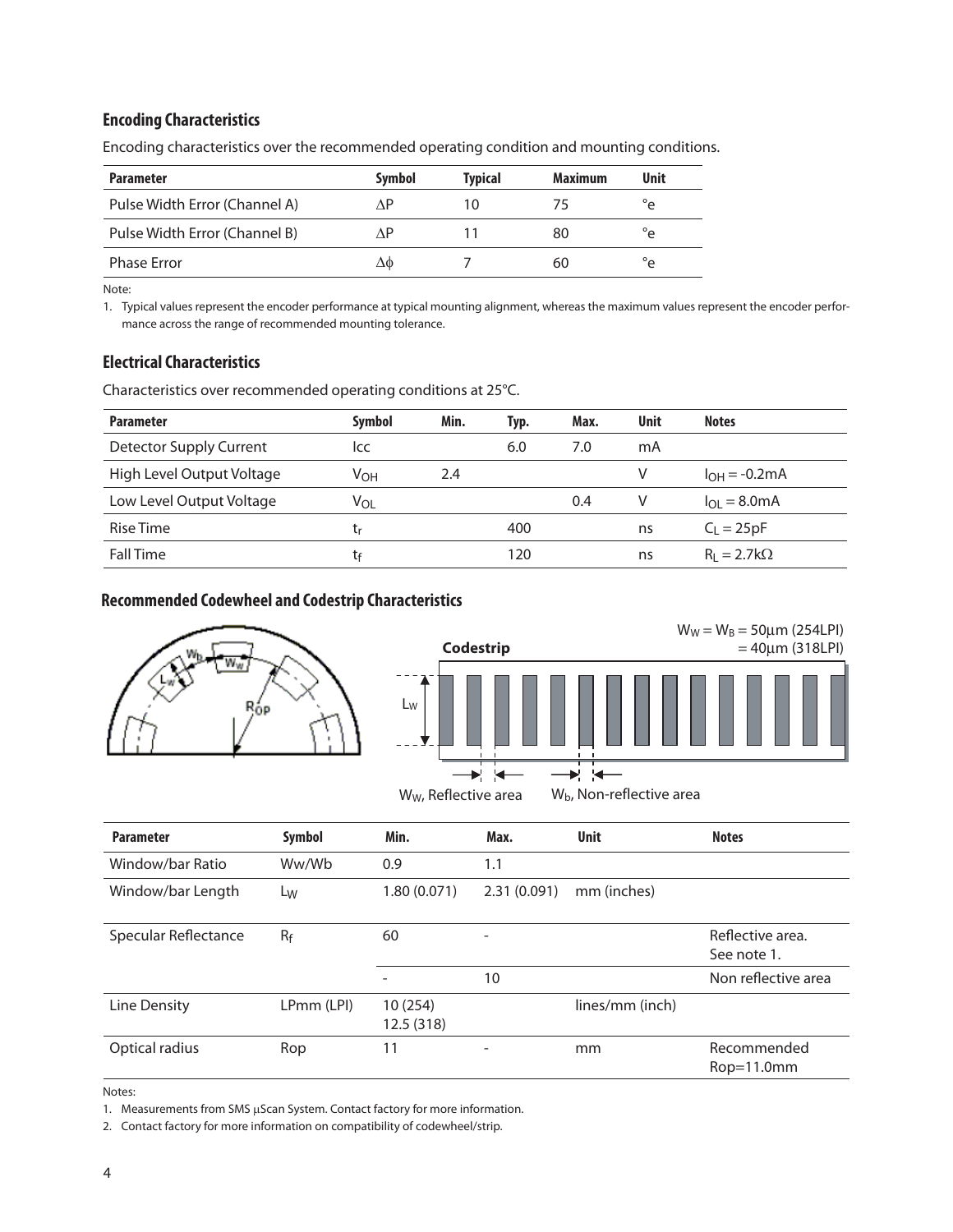# **LED Current Limiting Resistor**

A resistor to limit current to the LED is required. The recommended value is 121Ω (±1%) for 254 LPI and 255Ω (±1%) for 318 LPI. The resistor should be placed in series between the 2.8 V supply and pin 1 of the device (VLED). This will result in an LED current of approximately 6mA.

#### **Moisture Sensitive Level**

The AEDR-8400 is specified to moisture sensitive level (MSL) 3.

#### **Outline Drawing**



### **Encoder Pin Configuration**

| <b>Encoder option</b> | $P$ in | Pin <sub>2</sub> | Pin <sub>3</sub> | Pin <sub>4</sub> | Pin <sub>5</sub> | Pin <sub>6</sub>   |
|-----------------------|--------|------------------|------------------|------------------|------------------|--------------------|
| AEDR-8400             | /LED   | Gnd              | h<br>ìЬ          | Ch A             | $\tilde{}$       | Gnd <sub>LED</sub> |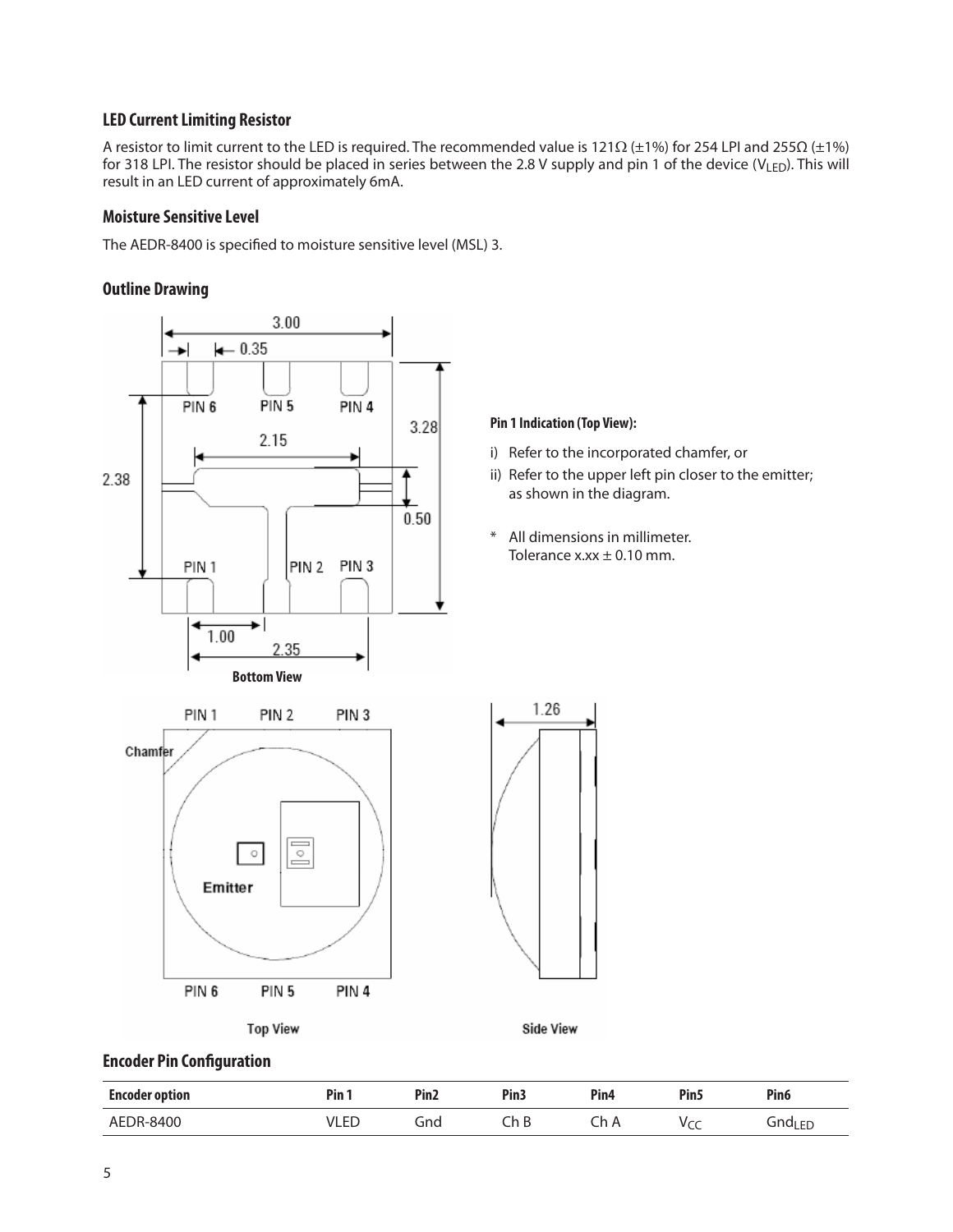# **Encoder Orientation**

The AEDR-8400 is designed such that both the emitter and detector IC should be placed parallel to the window/bar orientation, as shown. As such, the encoder is tolerant against radial play of  $\pm$  0.20mm.

#### Codewheel



Note: Drawing not to scale.

#### **Direction of Movement**

With the emitter side of the encoder placed closer to the codewheel centre, Channel A leads Channel B when the codewheel rotates anti-clockwise and vice versa.

### **Rotation**



# **Linear Scale**

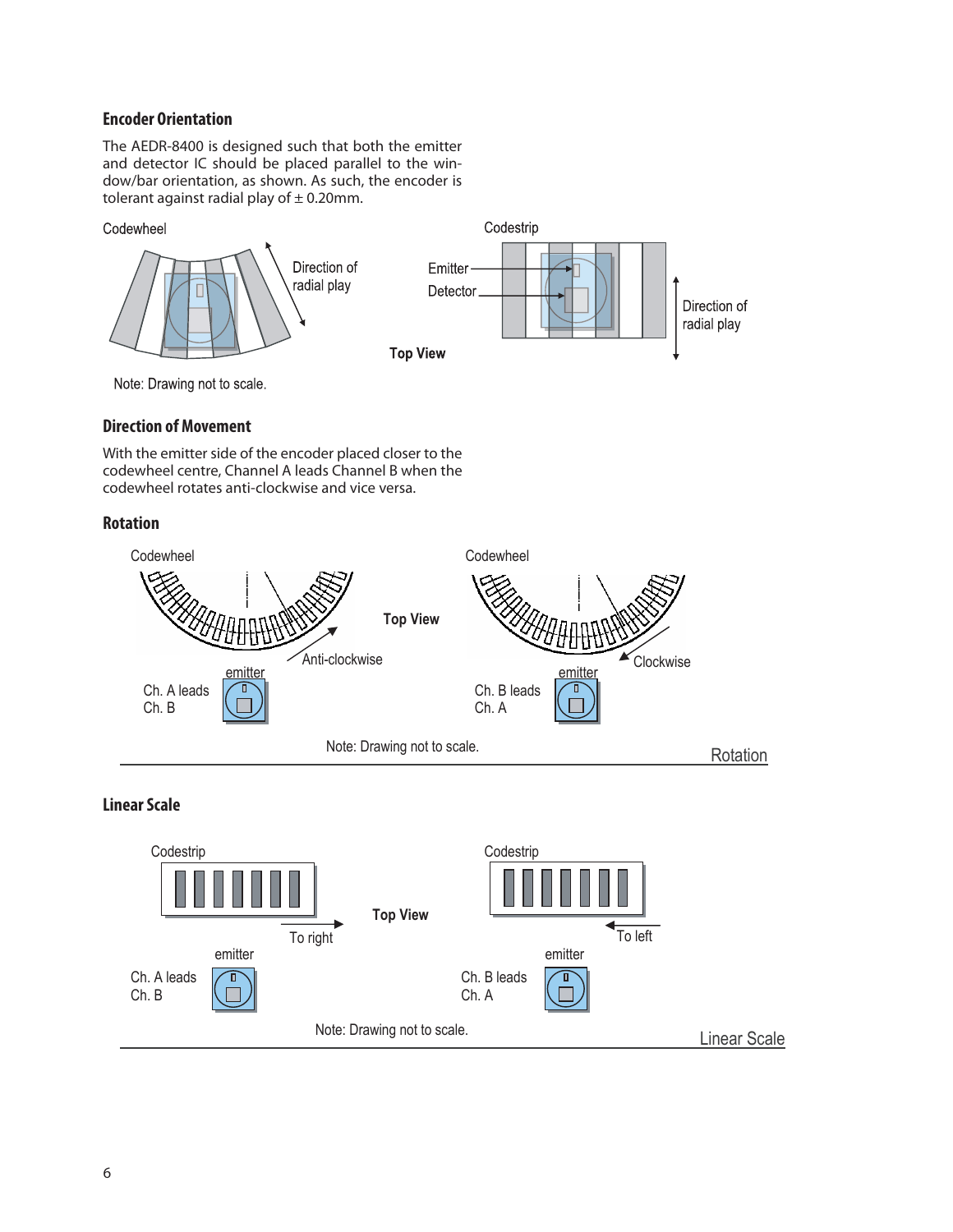#### **Recommended Land Pattern for AEDR-8400**





#### **AEDR-8400 Pad Soldering**

In order to provide adequate mechanical strength for the AEDR-8400 encoder, it is strongly recommended the all pin-outs need to be soldered including the encoder center pad. However, external circuit routing on PCB / FPC could actually route pin 2, pin 6 and center pad together hence to have a common ground for the encoder. This could help to simplify the circuitry routing.

Likewise, the emitter input voltage supply (Vled) could share a common voltage supply with detector IC voltage supply (Vcc) i.e. 2.8V typically. Note that a series resistor is necessary to prevent excess current from flowing through the emitter. Refer page 6.

#### Possible common ground routing: